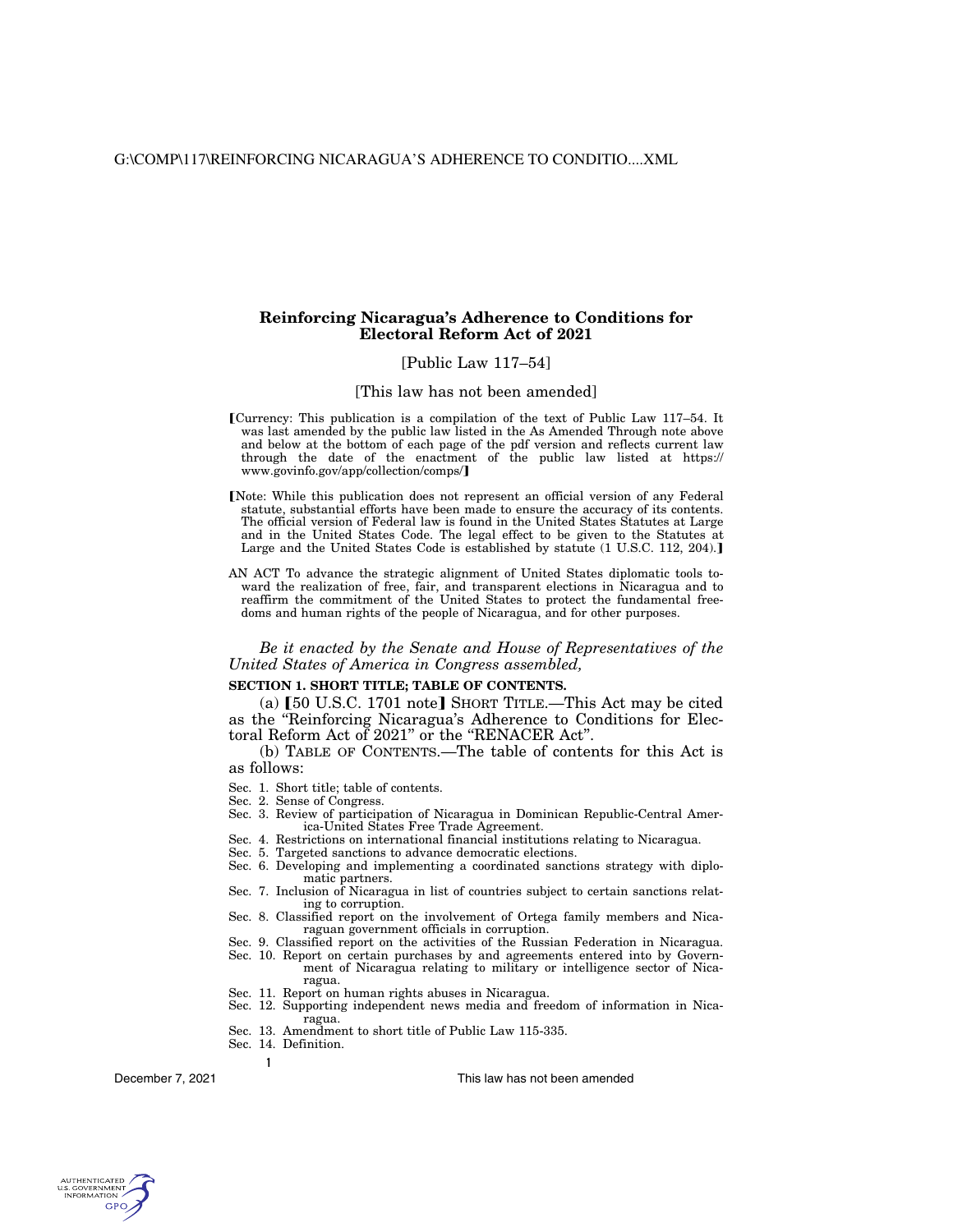## **SEC. 2. SENSE OF CONGRESS.**

It is the sense of Congress that—

(1) ongoing efforts by the government of President Daniel Ortega in Nicaragua to suppress the voice and actions of political opponents through intimidation and unlawful detainment, civil society, and independent news media violate the fundamental freedoms and basic human rights of the people of Nicaragua;

(2) Congress unequivocally condemns the politically motivated and unlawful detention of presidential candidates Cristiana Chamorro, Arturo Cruz, Felix Maradiaga, and Juan Sebastian Chamorro;

(3) Congress unequivocally condemns the passage of the Foreign Agents Regulation Law, the Special Cybercrimes Law, the Self-Determination Law, and the Consumer Protection Law by the National Assembly of Nicaragua, which represent clear attempts by the Ortega government to curtail the fundamental freedoms and basic human rights of the people of Nicaragua;

(4) Congress recognizes that free, fair, and transparent elections predicated on robust reform measures and the presence of domestic and international observers represent the best opportunity for the people of Nicaragua to restore democracy and reach a peaceful solution to the political and social crisis in Nicaragua;

(5) the United States recognizes the right of the people of Nicaragua to freely determine their own political future as vital to ensuring the sustainable restoration of democracy in their country;

(6) the United States should align the use of diplomatic engagement and all other foreign policy tools, including the use of targeted sanctions, in support of efforts by democratic political actors and civil society in Nicaragua to advance the necessary conditions for free, fair, and transparent elections in Nicaragua;

(7) the United States, in order to maximize the effectiveness of efforts described in paragraph (6), should—

(A) coordinate with diplomatic partners, including the Government of Canada, the European Union, and partners in Latin America and the Caribbean;

(B) advance diplomatic initiatives in consultation with the Organization of American States and the United Nations; and

(C) thoroughly investigate the assets and holdings of the Nicaraguan Armed Forces in the United States and consider appropriate actions to hold such forces accountable for gross violations of human rights; and

(8) pursuant to section 6(b) of the Nicaragua Investment Conditionality Act of 2018, the President should waive the application of restrictions under section 4 of that Act and the sanctions under section 5 of that Act if the Secretary of State certifies that the Government of Nicaragua is taking the steps identified in section 6(a) of that Act, including taking steps to ''to hold free and fair elections overseen by credible domestic and international observers''.

This law has not been amended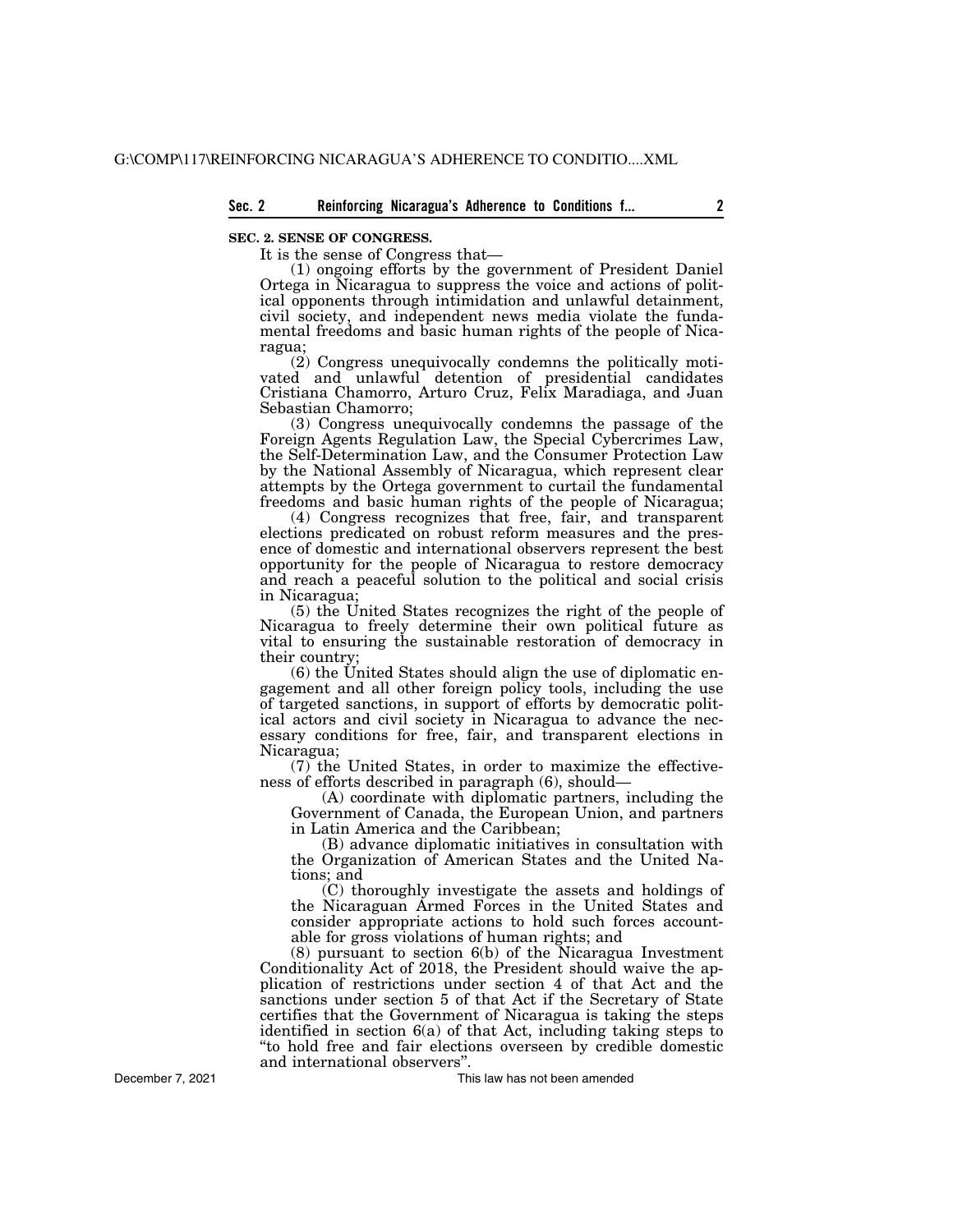**3 Beam** Reinforcing Nicaragua's Adherence to Conditions f... **Sec. 4** 

#### **SEC. 3. REVIEW OF PARTICIPATION OF NICARAGUA IN DOMINICAN RE-PUBLIC-CENTRAL AMERICA-UNITED STATES FREE TRADE AGREEMENT.**

(a) FINDINGS.—Congress makes the following findings:

(1) On November 27, 2018, the President signed Executive Order 13851 (50 U.S.C. 1701 note; relating to blocking property of certain persons contributing to the situation in Nicaragua), which stated that ''the situation in Nicaragua, including the violent response by the Government of Nicaragua to the protests that began on April 18, 2018, and the Ortega regime's systematic dismantling and undermining of democratic institutions and the rule of law, its use of indiscriminate violence and repressive tactics against civilians, as well as its corruption leading to the destabilization of Nicaragua's economy, constitutes an unusual and extraordinary threat to the national security and foreign policy of the United States''.

(2) Article 21.2 of the Dominican Republic-Central America-United States Free Trade Agreement approved by Congress under section 101(a)(1) of the Dominican Republic-Central America-United States Free Trade Agreement Implementation Act (19 U.S.C. 4011(a)(1)) states, ''Nothing in this Agreement shall be construed... to preclude a Party from applying measures that it considers necessary for the fulfillment of its obligations with respect to the maintenance or restoration of international peace or security, or the protection of its own essential security interests.''.

(b) SENSE OF CONGRESS.—It is the sense of Congress that the President should review the continued participation of Nicaragua in the Dominican Republic-Central America-United States Free Trade Agreement if the Government of Nicaragua continues to tighten its authoritarian rule in an attempt to subvert democratic elections in November 2021 and undermine democracy and human rights in Nicaragua.

### SEC. 4. [50 U.S.C. 1701 note] RESTRICTIONS ON INTERNATIONAL FI-**NANCIAL INSTITUTIONS RELATING TO NICARAGUA.**

Section 4 of the Nicaragua Investment Conditionality Act of 2018 is amended—

(1) by redesignating subsections (a), (b), and (c) as subsections (b), (c), and (d), respectively;

(2) by inserting before subsection (b), as redesignated by paragraph (1), the following:

 $\mathbb{F}(a)$  SENSE OF CONGRESS.—It is the sense of Congress that the Secretary of the Treasury should take all possible steps, including through the full implementation of the exceptions set forth in subsection (c), to ensure that the restrictions required under subsection (b) do not negatively impact the basic human needs of the people of Nicaragua.'';

(3) in subsection (c), as so redesignated, by striking ''subsection (a)" and inserting "subsection (b)"; and

(4) by striking subsection (d), as so redesignated, and inserting the following:

''(d) INCREASED OVERSIGHT.—

''(1) IN GENERAL.—The United States Executive Director at each international financial institution of the World Bank

December 7, 2021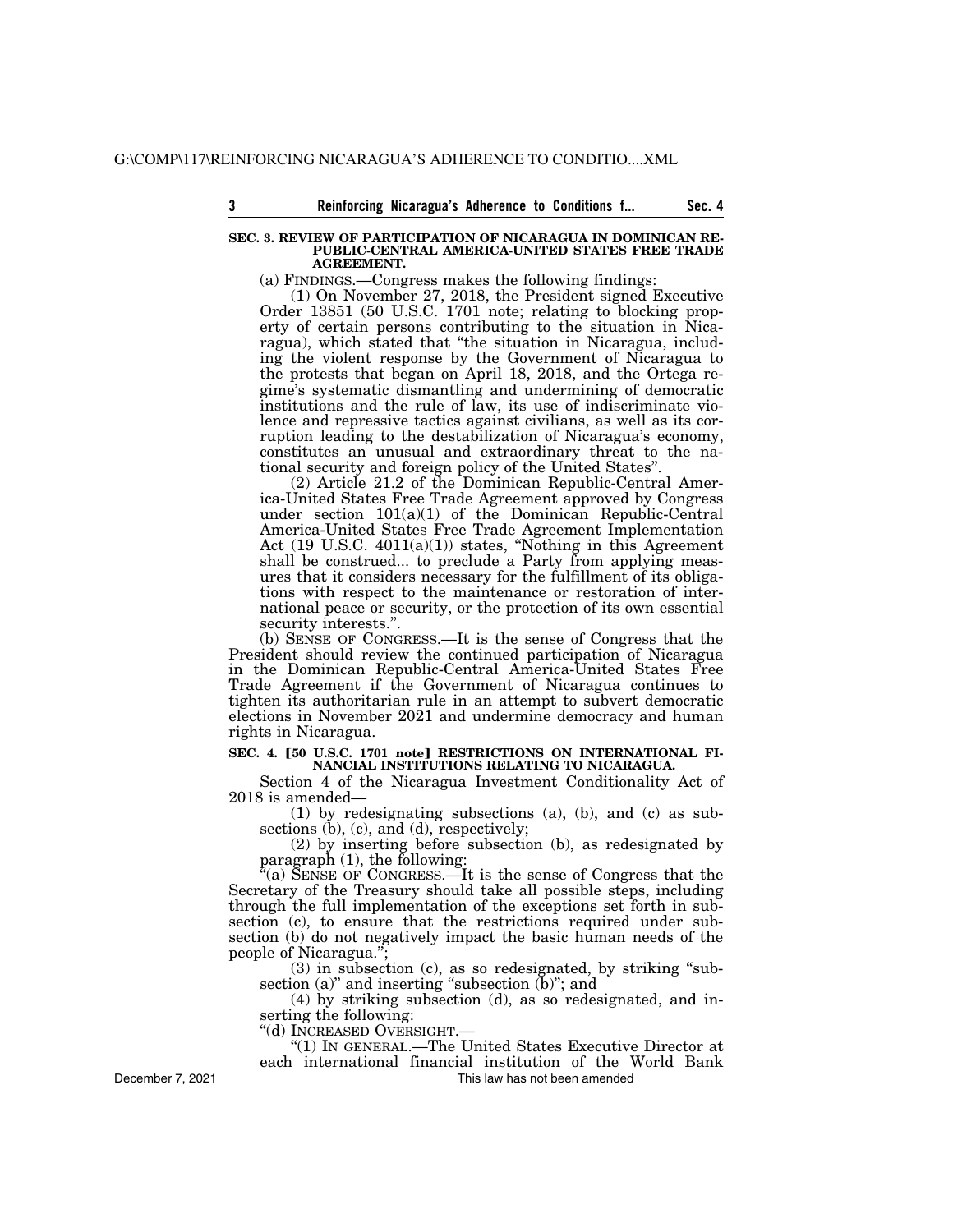# **Sec. 5 Reinforcing Nicaragua's Adherence to Conditions f... 4**

Group, the United States Executive Director at the Inter-American Development Bank, and the United States Executive Director at each other international financial institution, including the International Monetary Fund, shall take all practicable steps—

"(A) to increase scrutiny of any loan or financial or technical assistance provided for a project in Nicaragua; and

 $\mathrm{``(B)}$  to ensure that the loan or assistance is administered through an entity with full technical, administrative, and financial independence from the Government of Nicaragua.

" $(2)$  MECHANISMS FOR INCREASED SCRUTINY.—The United States Executive Director at each international financial institution described in paragraph (1) shall use the voice, vote, and influence of the United States to encourage that institution to increase oversight mechanisms for new and existing loans or financial or technical assistance provided for a project in Nicaragua.

''(e) INTERAGENCY CONSULTATION.—Before implementing the restrictions described in subsection (b), or before exercising an exception under subsection (c), the Secretary of the Treasury shall consult with the Secretary of State and with the Administrator of the United States Agency for International Development to ensure that all loans and financial or technical assistance to Nicaragua are consistent with United States foreign policy objectives as defined in section 3.

''(f) REPORT.—Not later than 180 days after the date of the enactment of the RENACER Act, and annually thereafter until the termination date specified in section 10, the Secretary of the Treasury, in coordination with the Secretary of State and the Administrator of the United States Agency for International Development, shall submit to the appropriate congressional committees a report on the implementation of this section, which shall include—

''(1) summary of any loans and financial and technical assistance provided by international financial institutions for projects in Nicaragua;

" $(2)$  a description of the implementation of the restrictions described in subsection (b);

 $\degree$ (3) an identification of the occasions in which the exceptions under subsection (c) are exercised and an assessment of how the loan or assistance provided with each such exception may address basic human needs or promote democracy in Nicaragua;

 $(4)$  a description of the results of the increased oversight conducted under subsection (d); and

''(5) a description of international efforts to address the humanitarian needs of the people of Nicaragua.''.

## **SEC. 5. [50 U.S.C. 1701 note] TARGETED SANCTIONS TO ADVANCE DEMOCRATIC ELECTIONS.**

(a) COORDINATED STRATEGY.—

(1) IN GENERAL.—The Secretary of State and the Secretary of the Treasury, in consultation with the intelligence community (as defined in section 3 of the National Security Act of This law has not been amended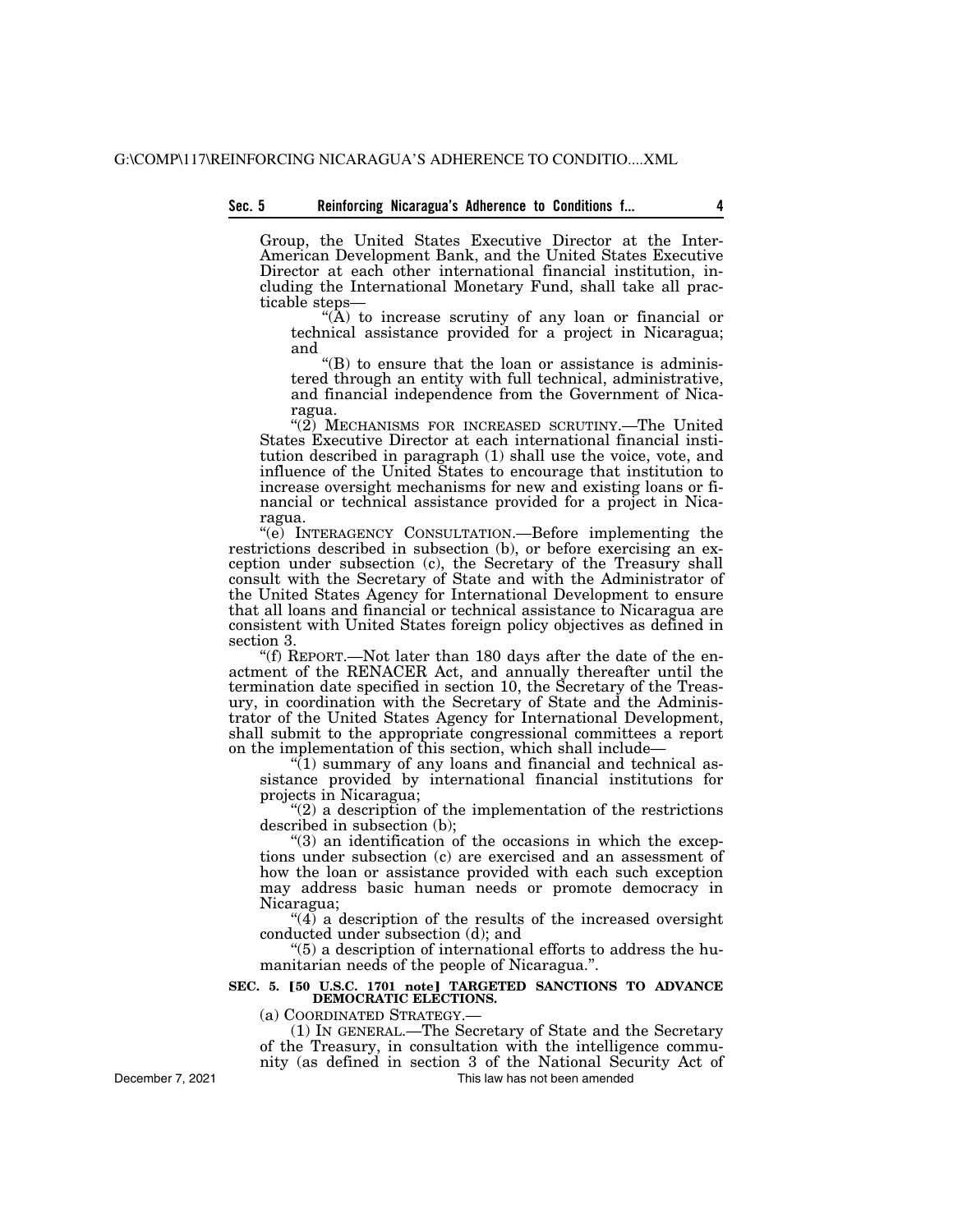1947 (50 U.S.C. 3003)), shall develop and implement a coordinated strategy to align diplomatic engagement efforts with the implementation of targeted sanctions in order to support efforts to facilitate the necessary conditions for free, fair, and transparent elections in Nicaragua.

 $(2)$  BRIEFING REQUIRED.—Not later than 90 days after the date of the enactment of this Act, and every 90 days thereafter until December 31, 2022, the Secretary of State and the Secretary of the Treasury shall brief the Committee on Foreign Relations of the Senate and the Committee on Foreign Affairs of the House of Representatives on steps to be taken by the United States Government to develop and implement the coordinated strategy required by paragraph (1).

(1) IN GENERAL.—Pursuant to the coordinated strategy required by subsection (a), the President shall prioritize the implementation of the targeted sanctions required under section 5 of the Nicaragua Investment Conditionality Act of 2018.

(2) TARGETS.—In carrying out paragraph (1), the President—

(A) shall examine whether foreign persons involved in directly or indirectly obstructing the establishment of conditions necessary for the realization of free, fair, and transparent elections in Nicaragua are subject to sanctions under section 5 of the Nicaragua Investment Conditionality Act of 2018; and

(B) should, in particular, examine whether the following persons have engaged in conduct subject to such sanctions:

(i) Officials in the government of President Daniel Ortega.

(ii) Family members of President Daniel Ortega.

(iii) High-ranking members of the National Nicaraguan Police.

(iv) High-ranking members of the Nicaraguan Armed Forces.

(v) Members of the Supreme Electoral Council of Nicaragua.

(vi) Officials of the Central Bank of Nicaragua.

(vii) Party members and elected officials from the Sandinista National Liberation Front and their family members.

(viii) Individuals or entities affiliated with businesses engaged in corrupt financial transactions with officials in the government of President Daniel Ortega, his party, or his family.

(ix) Individuals identified in the report required by section 8 as involved in significant acts of public corruption in Nicaragua.

#### **SEC. 6. DEVELOPING AND IMPLEMENTING A COORDINATED SANC-TIONS STRATEGY WITH DIPLOMATIC PARTNERS.**

(a) FINDINGS.—Congress makes the following findings:

(1) On June 21, 2019, the Government of Canada, pursu-

ant to its Special Economic Measures Act, designated 9 officials This law has not been amended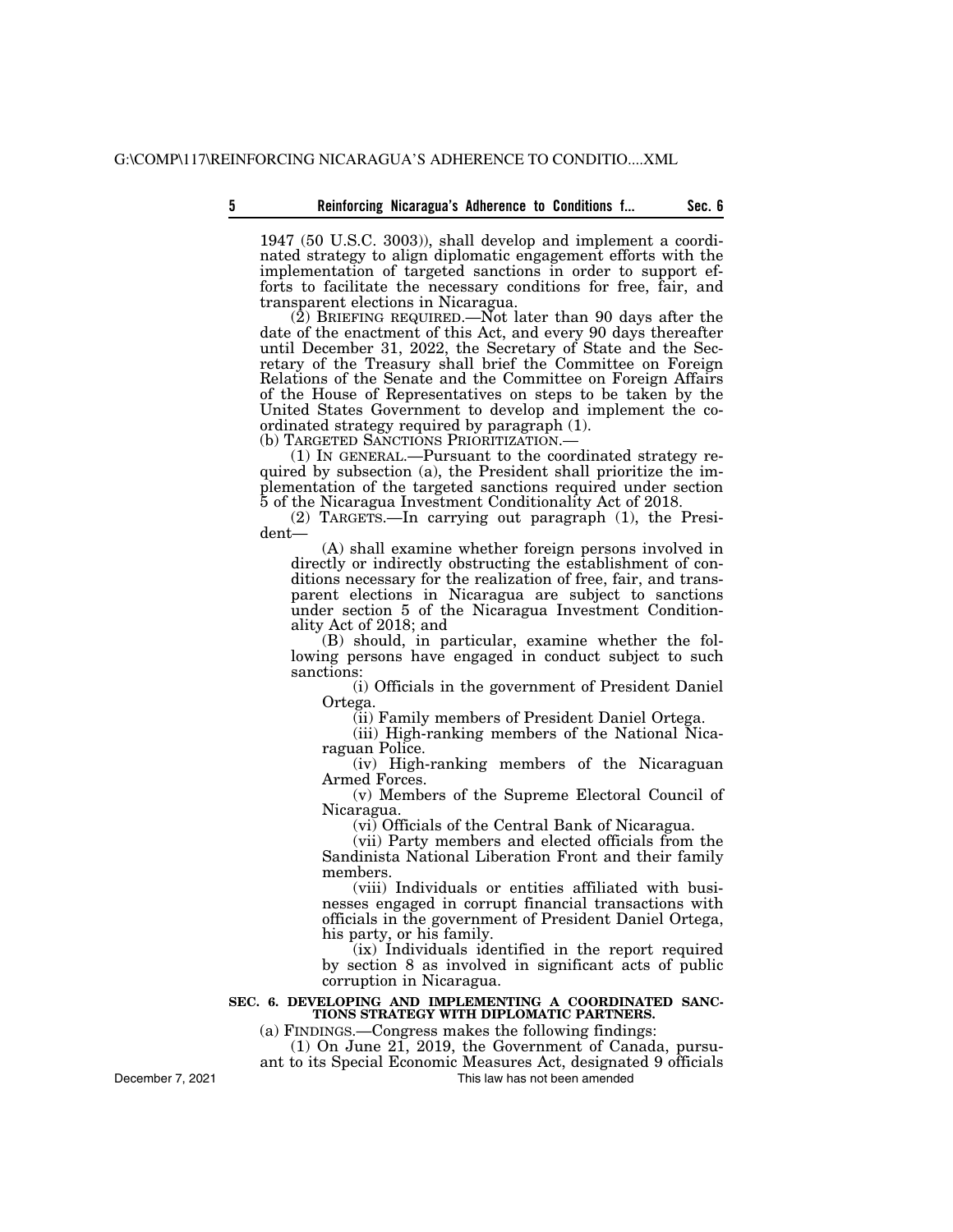## **Sec. 7 Reinforcing Nicaragua's Adherence to Conditions f... 6**

of the Government of Nicaragua for the imposition of sanctions in response to gross and systematic human rights violations in Nicaragua.

(2) On May 4, 2020, the European Union imposed sanctions with respect to 6 officials of the Government of Nicaragua identified as responsible for serious human rights violations and for the repression of civil society and democratic opposition in Nicaragua.

(3) On October 12, 2020, the European Union extended its authority to impose restrictive measures on ''persons and entities responsible for serious human rights violations or abuses or for the repression of civil society and democratic opposition in Nicaragua, as well as persons and entities whose actions, policies or activities otherwise undermine democracy and the rule of law in Nicaragua, and persons associated with them''.

(b) SENSE OF CONGRESS.—It is the sense of Congress that the United States should encourage the Government of Canada, the European Union and governments of members countries of the European Union, and governments of countries in Latin America and the Caribbean to use targeted sanctions with respect to persons involved in human rights violations and the obstruction of free, fair, and transparent elections in Nicaragua.

(c) COORDINATING INTERNATIONAL SANCTIONS.—The Secretary of State, working through the head of the Office of Sanctions Coordination established by section 1(h) of the State Department Basic Authorities Act of 1956 (22 U.S.C. 2651a(h)), and in consultation with the Secretary of the Treasury, shall engage in diplomatic efforts with governments of countries that are partners of the United States, including the Government of Canada, governments of countries in the European Union, and governments of countries in Latin America and the Caribbean, to impose targeted sanctions with respect to the persons described in section 5(b) in order to advance democratic elections in Nicaragua.

(d) BRIEFING REQUIREMENT.—Not later than 90 days after the date of the enactment of this Act, and every 90 days thereafter until December 31, 2022, the Secretary of State, in consultation with the Secretary of the Treasury, shall brief the Committee on Foreign Relations of the Senate and the Committee on Foreign Affairs of the House of Representatives on the implementation of this section.

#### SEC. 7. [22 U.S.C. 2277a] INCLUSION OF NICARAGUA IN LIST OF COUN-**TRIES SUBJECT TO CERTAIN SANCTIONS RELATING TO CORRUPTION.**

Section 353 of title III of division FF of the Consolidated Appropriations Act, 2021 (Public Law 116-260) is amended—

(1) in the section heading, by striking ''and honduras'' and inserting ", honduras, and nicaragua"; and

(2) by striking ''and Honduras'' each place it appears and inserting '', Honduras, and Nicaragua''.

### **SEC. 8. CLASSIFIED REPORT ON THE INVOLVEMENT OF ORTEGA FAM-ILY MEMBERS AND NICARAGUAN GOVERNMENT OFFI-CIALS IN CORRUPTION.**

(a) REPORT REQUIRED.—Not later than 90 days after the date of the enactment of this Act, the Secretary of State, acting through This law has not been amended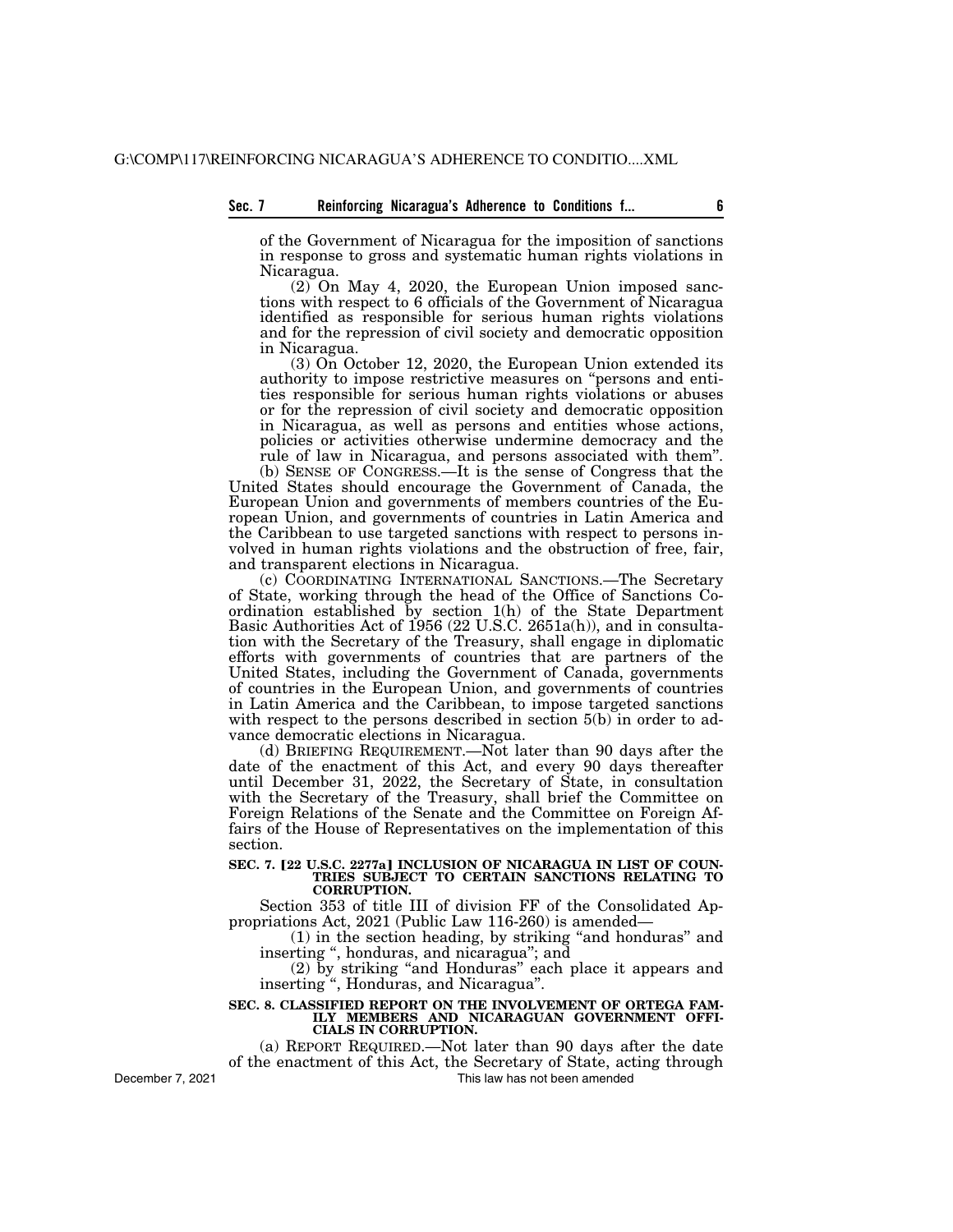the Bureau of Intelligence and Research of the Department of State, and in coordination with the Director of National Intelligence, shall submit a classified report to the appropriate congressional committees on significant acts of public corruption in Nicaragua that—

(1) involve—

(A) the President of Nicaragua, Daniel Ortega;

(B) members of the family of Daniel Ortega; and

(C) senior officials of the Ortega government, including—

(i) members of the Supreme Electoral Council, the Nicaraguan Armed Forces, and the National Nicaraguan Police; and

(ii) elected officials from the Sandinista National Liberation Front party;

(2) pose challenges for United States national security and regional stability;

(3) impede the realization of free, fair, and transparent elections in Nicaragua; and

(4) violate the fundamental freedoms of civil society and political opponents in Nicaragua.

(b) APPROPRIATE CONGRESSIONAL COMMITTEES.—In this section, the term "appropriate congressional committees" means—

(1) the Committee on Foreign Relations and the Select Committee on Intelligence of the Senate; and

(2) the Committee on Foreign Affairs and the Permanent Select Committee on Intelligence of the House of Representatives.

### **SEC. 9. CLASSIFIED REPORT ON THE ACTIVITIES OF THE RUSSIAN FEDERATION IN NICARAGUA.**

(a) REPORT REQUIRED.—Not later than 90 days after the date of the enactment of this Act, the Secretary of State, acting through the Bureau of Intelligence and Research of the Department of State, and in coordination with the Director of National Intelligence, shall submit a classified report to the appropriate congressional committees on activities of the Government of the Russian Federation in Nicaragua, including—

(1) cooperation between Russian and Nicaraguan military personnel, intelligence services, security forces, and law enforcement, and private Russian security contractors;

(2) cooperation related to telecommunications and satellite navigation;

(3) other political and economic cooperation, including with respect to banking, disinformation, and election interference; and

(4) the threats and risks that such activities pose to United States national interests and national security.

(b) APPROPRIATE CONGRESSIONAL COMMITTEES.—In this section, the term ''appropriate congressional committees'' means—

(1) the Committee on Foreign Relations and the Select Committee on Intelligence of the Senate; and

(2) the Committee on Foreign Affairs and the Permanent Select Committee on Intelligence of the House of Representatives.

December 7, 2021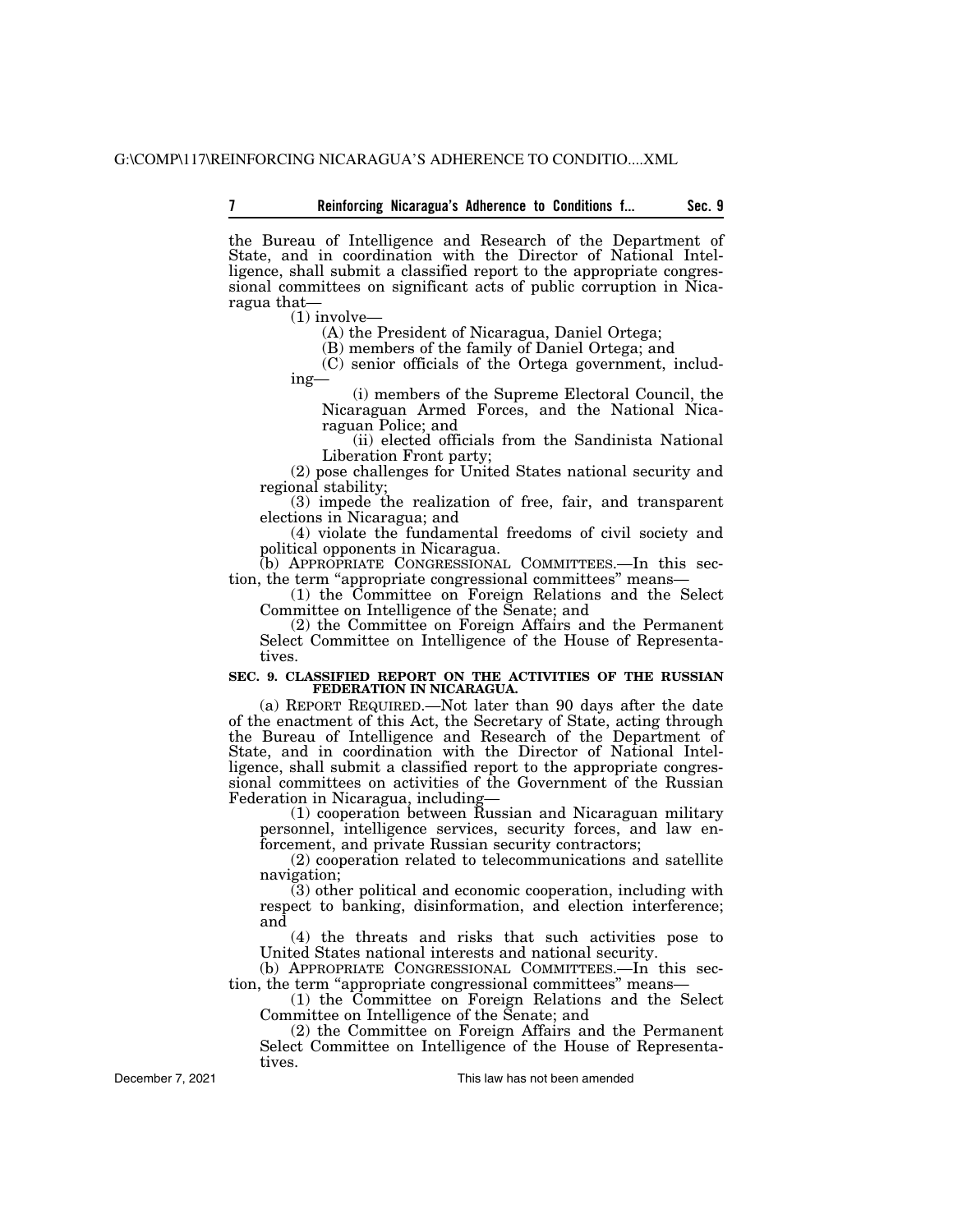#### **SEC. 10. REPORT ON CERTAIN PURCHASES BY AND AGREEMENTS EN-TERED INTO BY GOVERNMENT OF NICARAGUA RELATING TO MILITARY OR INTELLIGENCE SECTOR OF NICARAGUA.**

(a) IN GENERAL.—Not later than 90 days after the date of the enactment of this Act, the Secretary of State, acting through the Bureau of Intelligence and Research of the Department of State, and in coordination with the Director of National Intelligence and the Director of the Defense Intelligence Agency, shall submit to the Committee on Foreign Relations of the Senate and the Committee on Foreign Affairs of the House of Representatives a report that includes—

 $(1)$  a list of —

(A) all equipment, technology, or infrastructure with respect to the military or intelligence sector of Nicaragua purchased, on or after January 1, 2011, by the Government of Nicaragua from an entity identified by the Department of State under section 231(e) of the Countering America's Adversaries Through Sanctions Act (22 U.S.C. 9525(e)); and

(B) all agreements with respect to the military or intelligence sector of Nicaragua entered into, on or after January 1, 2011, by the Government of Nicaragua with an entity described in subparagraph (A); and

(2) a description of and date for each purchase and agreement described in paragraph (1).

(b) CONSIDERATION.—The report required by subsection (a) shall be prepared after consideration of the content of the report of the Defense Intelligence Agency entitled, ''Russia: Defense Cooperation with Cuba, Nicaragua, and Venezuela'' and dated February 4, 2019.

(c) FORM OF REPORT.—The report required by subsection (a) shall be submitted in unclassified form but may include a classified annex.

### **SEC. 11. REPORT ON HUMAN RIGHTS ABUSES IN NICARAGUA.**

(a) FINDINGS.—Congress finds that, since the June 2018 initiation of ''Operation Clean-up'', an effort of the government of Daniel Ortega to dismantle barricades constructed throughout Nicaragua during social demonstrations in April 2018, the Ortega government has increased its abuse of campesinos and members of indigenous communities, including arbitrary detentions, torture, and sexual violence as a form of intimidation.

(b) REPORT REQUIRED.—Not later than 90 days after the date of the enactment of this Act, the Secretary of State shall submit to the appropriate congressional committees a report that documents the perpetration of gross human rights violations by the Ortega government against the citizens of Nicaragua, including campesinos and indigenous communities in the interior of Nicaragua.

(c) ELEMENTS.—The report required by subsection (b) shall—

(1) include a compilation of human rights violations committed by the Ortega government against the citizens of Nicaragua, with a focus on such violations committed since April 2018, including human rights abuses and extrajudicial killings in—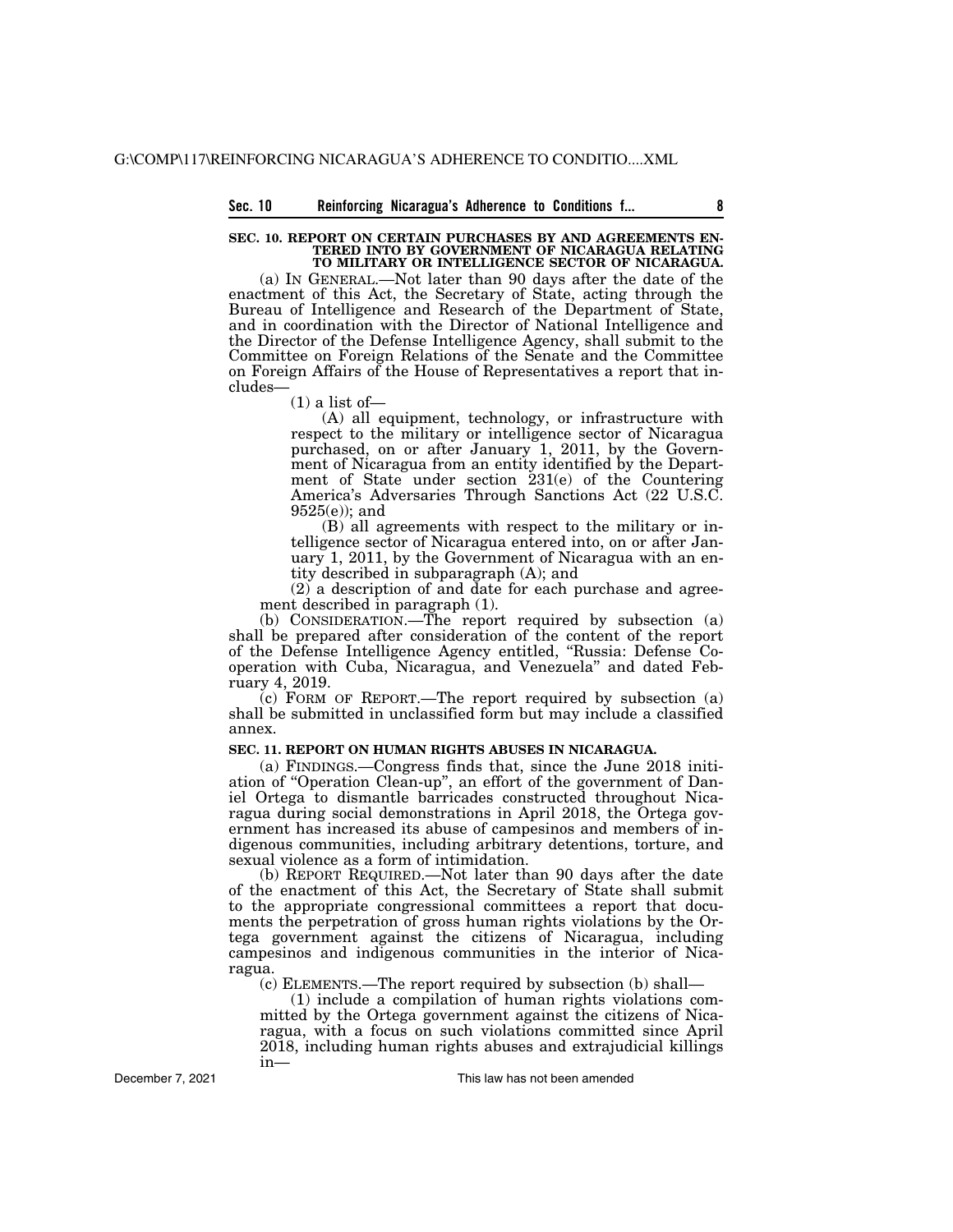(A) the cities of Managua, Carazo, and Masaya between April and June of 2018; and

(B) the municipalities of Wiwili, El Cua´, San Jose de Bocay, and Santa Maria de Pantasma in the Department of Jinotega, Esquipulas in the Department of Rivas, and Bilwi in the North Caribbean Coast Autonomous Region between 2018 and 2021;

(2) outline efforts by the Ortega government to intimidate and disrupt the activities of civil society organizations attempting to hold the government accountable for infringing on the fundamental rights and freedoms of the people of Nicaragua; and

(3) provide recommendations on how the United States, in collaboration with international partners and Nicaraguan civil society, should leverage bilateral and regional relationships to curtail the gross human rights violations perpetrated by the Ortega government and better support the victims of human rights violations in Nicaragua.

(d) APPROPRIATE CONGRESSIONAL COMMITTEES DEFINED.—In this section, the term ''appropriate congressional committees'' means—

(1) the Committee on Foreign Relations of the Senate; and (2) the Committee on Foreign Affairs of the House of Representatives.

### **SEC. 12. SUPPORTING INDEPENDENT NEWS MEDIA AND FREEDOM OF INFORMATION IN NICARAGUA.**

(a) REPORT REQUIRED.—Not later than 90 days after the date of the enactment of this Act, the Secretary of State, the Administrator for the United States Agency for International Development, and the Chief Executive Officer of the United States Agency for Global Media, shall submit to Congress a report that includes—

(1) an evaluation of the governmental, political, and technological obstacles faced by the people of Nicaragua in their efforts to obtain accurate, objective, and comprehensive news and information about domestic and international affairs; and

(2) a list of all TV channels, radio stations, online news sites, and other media platforms operating in Nicaragua that are directly or indirectly owned or controlled by President Daniel Ortega, members of the Ortega family, or known allies of the Ortega government.

(b) ELEMENTS.—The report required by subsection (a) shall include—

(1) an assessment of the extent to which the current level and type of news and related programming and content provided by the Voice of America and other sources is addressing the informational needs of the people of Nicaragua;

(2) a description of existing United States efforts to strengthen freedom of the press and freedom of expression in Nicaragua, including recommendations to expand upon those efforts; and

(3) a strategy for strengthening independent broadcasting, information distribution, and media platforms in Nicaragua.

This law has not been amended